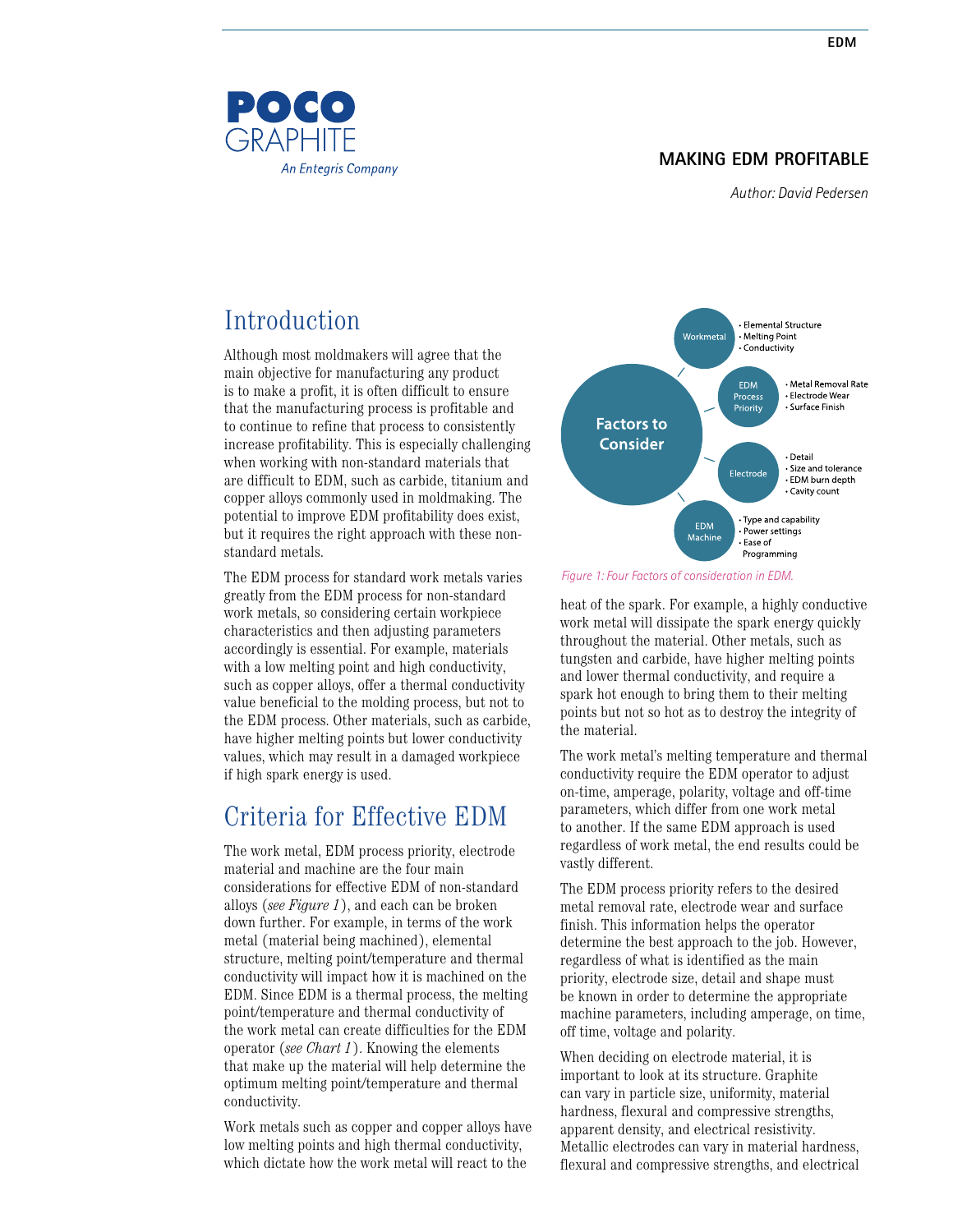

*Chart 1: Thermal Conductivity to Melting Point Comparison Chart*

resistivity. Some questions to ask before selecting the electrode material include:

• Which material holds up during both machining and the EDM process without chipping, flexing, warping or expanding as a result of the heat generated from both processes?

• How will the electrode material affect the cutters being used to machine it (how fast will these cutters wear out)?

• How long will it take to machine each electrode, and will the electrode need secondary operations (such as deburring or polishing)?

• During the EDM process, how will the electrode material hold up to the work metal?

• Can the electrode material achieve the speed necessary to get the maximum metal removal rate (MRR) with minimal electrode wear and the required surface finish?

Determining the number of required electrodes is based on the part detail requirements, depth of the machining, surface finish, tolerance and the number of parts required.

There are several brands of EDMs that offer a wide variety of features and options, including ease of programming, toolchangers or robots for automation, high-speed axes, generators with a variety of power supplies, databases for cutting conditions appropriate for electrode materials and work metals, and adaptive controls to monitor cutting conditions.

These four areas—work metal, EDM process priority, electrode material and EDM—play a critical role in making the overall EDM process profitable. Following is an example of an actual EDM application with copper alloy cores and the financial impact that the electrode material and process parameters had on manufacturing costs and profitability.

### Figuring Out the Impact

A high-copper-content alloy is a tough work metal to burn, as burn time is long and electrode wear is high. For this EDM application, the required electrode material was selected and EDM time was calculated to produce two large detailed cores. It amounted to four weeks, which was too long. Even if other methods to pre-machine certain features were used, the large number of deep ribs required the majority of work to be completed on a sinker EDM.

Searching for alternatives to improve lead time, a graphite manufacturer was called for recommendations based on the job's requirements. A copper-impregnated graphite was suggested to reduce EDM time and electrode wear, and with that the conversation turned to the cost difference between the non-copper-impregnated graphite material and the recommended copperimpregnated graphite material for the electrodes. The copper-impregnated graphite would cost four times as much per cubic inch as the non-copperimpregnated graphite typically used to EDM high-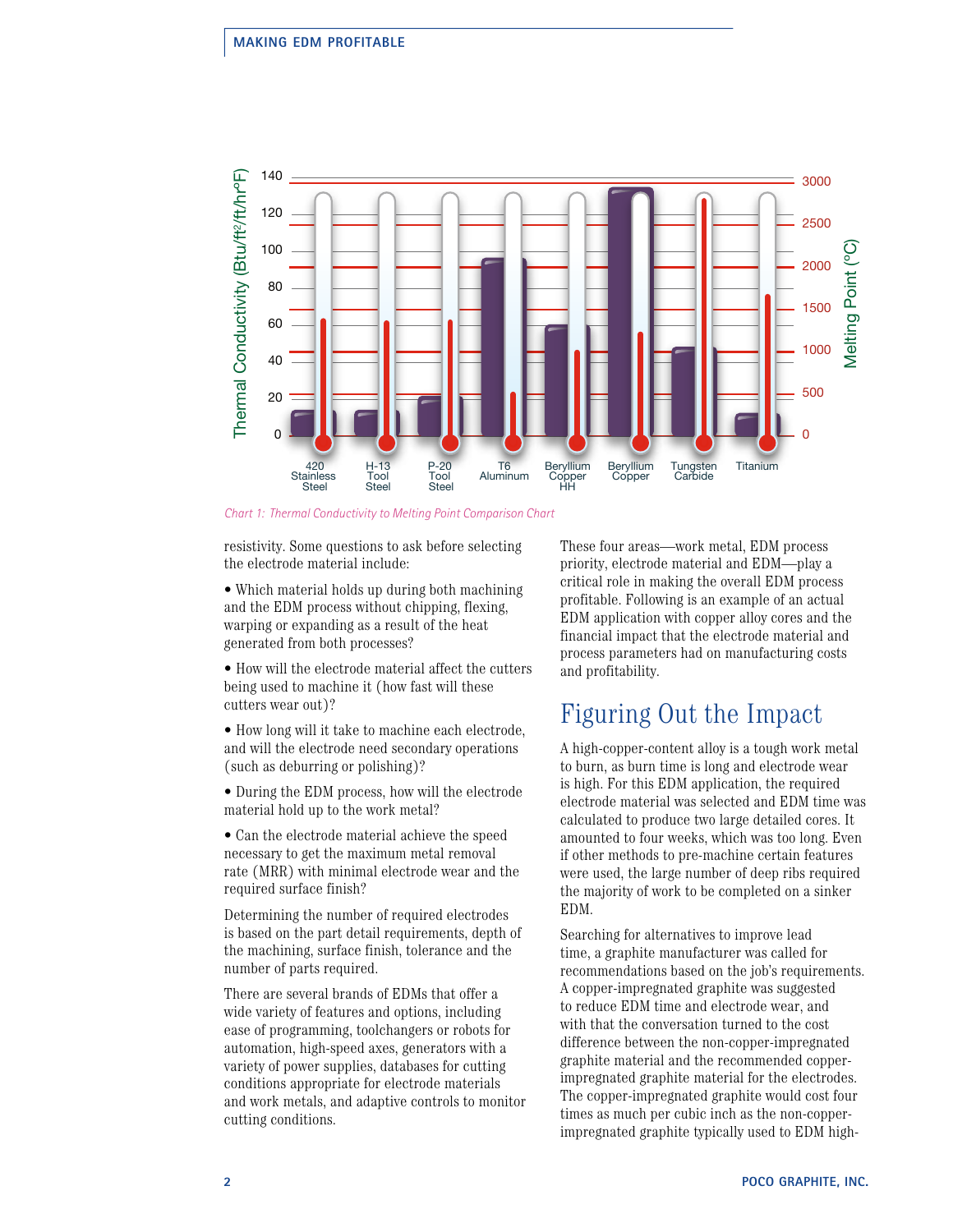

*Figure 2: EDM Performance Model*

copper-content alloys. The EDM operator was not convinced that the results would justify the higher electrode price, but further comparison of the materials showed that the copper-impregnated graphite had lower electrical resistivity, which allows the EDM spark current to more easily travel through the electrode. This fact, along with recommended power settings on the sinker EDM, would help reduce the electrode wear and EDM cycle time. Taking these factors into consideration, a cost model was prepared to show the projected monetary benefit of the recommended material (*see Figure 2*).

The cost of the recommended copper-impregnated graphite was quoted at \$1,600 based on the shop's standard for machining this type of work material of four electrodes per set: one roughing, two semi-finishing and one finishing electrode. Using an EDM performance chart (*Figure 2*) for both materials under consideration, it was estimated that the copper-impregnated graphite would EDM approximately 28-percent faster than the noncopper-impregnated graphite, with a reduction in electrode wear of approximately 30 percent. Armed with this information, the shop decided to proceed

with the recommended copper-impregnated graphite electrode material. Due to the anticipated reduction of electrode wear, enough of this material was ordered to produce 26 sets of electrodes, with three electrodes in each set (one roughing, one semi-finishing and one finishing electrode). This strategy reduced the required material cost from \$1,600 to \$1,072.

Ultimately, after the job was completed, a final performance review and cost analysis was prepared to gauge the impact of the added electrode costs (*see Figure 3*). The EDM performance with the copper-impregnated graphite offered reduced wear and faster speeds than a high-copper-content alloy work metal. The number of electrodes required to complete the job was reduced from four per detail to three, which reduced the required machining time to produce the electrodes by 25 percent, from 100 hours to 75 hours. These 25 hours saved in machining, at a shop rate of \$55 per hour, amounted to a cost savings of \$1,375. This savings alone more than offset the higher cost of the copper-impregnated graphite.

EDM erosion time with this material was projected to be 624 hours, approximately 30-percent faster.